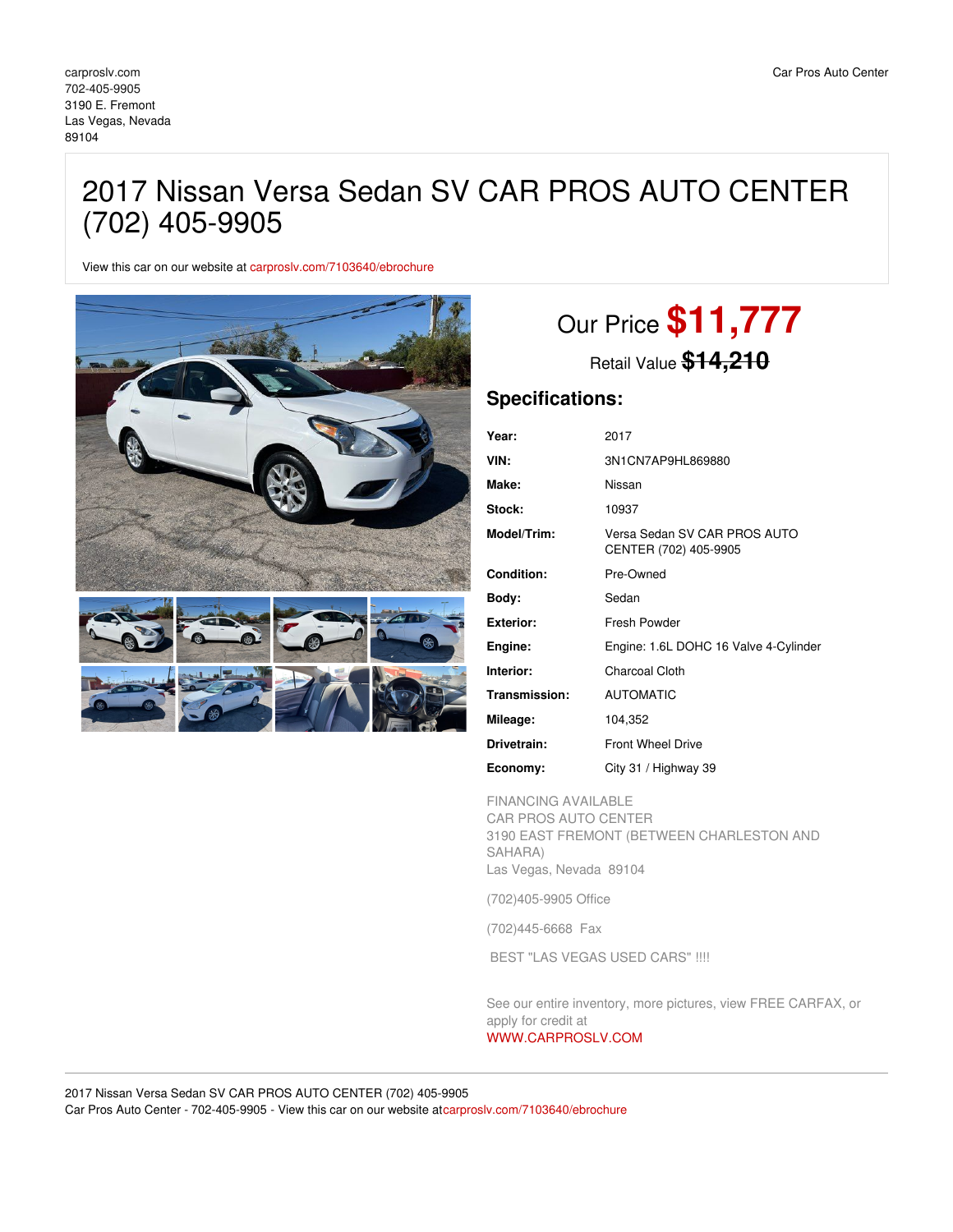

2017 Nissan Versa Sedan SV CAR PROS AUTO CENTER (702) 405-9905

Car Pros Auto Center - 702-405-9905 - View this car on our website a[tcarproslv.com/7103640/ebrochure](https://carproslv.com/vehicle/7103640/2017-nissan-versa-sedan-sv-car-pros-auto-center-702-405-9905-las-vegas-nevada-89104/7103640/ebrochure)

## **Installed Options**

#### **Interior**

- 1 Seatback Storage Pocket 2 12V DC Power Outlets
- 4-Way Passenger Seat -inc: Manual Recline and Fore/Aft Movement
- 60-40 Folding Bench Front Facing Fold Forward Seatback Rear Seat
- Adjustable Front Bucket Seats -inc: 6-way manual driver's, 4-way manual passenger's seat, driver's seat lifter and driver's seat armrest
- Cargo Space Lights- Carpet Floor Trim and Carpet Trunk Lid/Rear Cargo Door Trim
- Cloth Door Trim Insert- Cruise Control w/Steering Wheel Controls
- Day-Night Rearview Mirror- Delayed Accessory Power- Digital/Analog Appearance
- Driver And Front Passenger Armrests Driver And Passenger Door Bins
- Driver Foot Rest- Driver Seat- FOB Controls -inc: Cargo Access
- Fade-To-Off Interior Lighting- Front Cupholder- Front Map Lights- Full Board Headliner
- Full Carpet Floor Covering- Full Floor Console w/Storage and 2 12V DC Power Outlets
- Gauges -inc: Speedometer, Odometer, Engine Coolant Temp, Tachometer, Trip Odometer and Trip Computer
- Glove Box
- Interior Trim -inc: Metal-Look Instrument Panel Insert and Chrome/Metal-Look Interior Accents
- Manual Adjustable Front Head Restraints and Manual Adjustable Rear Head Restraints
- Manual Air Conditioning- Manual Tilt Steering Column- Outside Temp Gauge
- Passenger Visor Vanity Mirror w/Driver And Passenger Auxiliary Mirror
- Power 1st Row Windows w/Driver 1-Touch Down Power Door Locks w/Autolock Feature
- Power Rear Windows- Rear Cupholder
- Remote Keyless Entry w/Integrated Key Transmitter, Illuminated Entry and Panic Button
- Remote Releases -Inc: Mechanical Cargo Access and Mechanical Fuel
- Seats w/Cloth Back Material- Trip Computer- Upgraded Cloth Seat Trim
- Urethane Gear Shifter Material

#### **Exterior**

- Aero-Composite Halogen Headlamps- Black Grille w/Chrome Surround